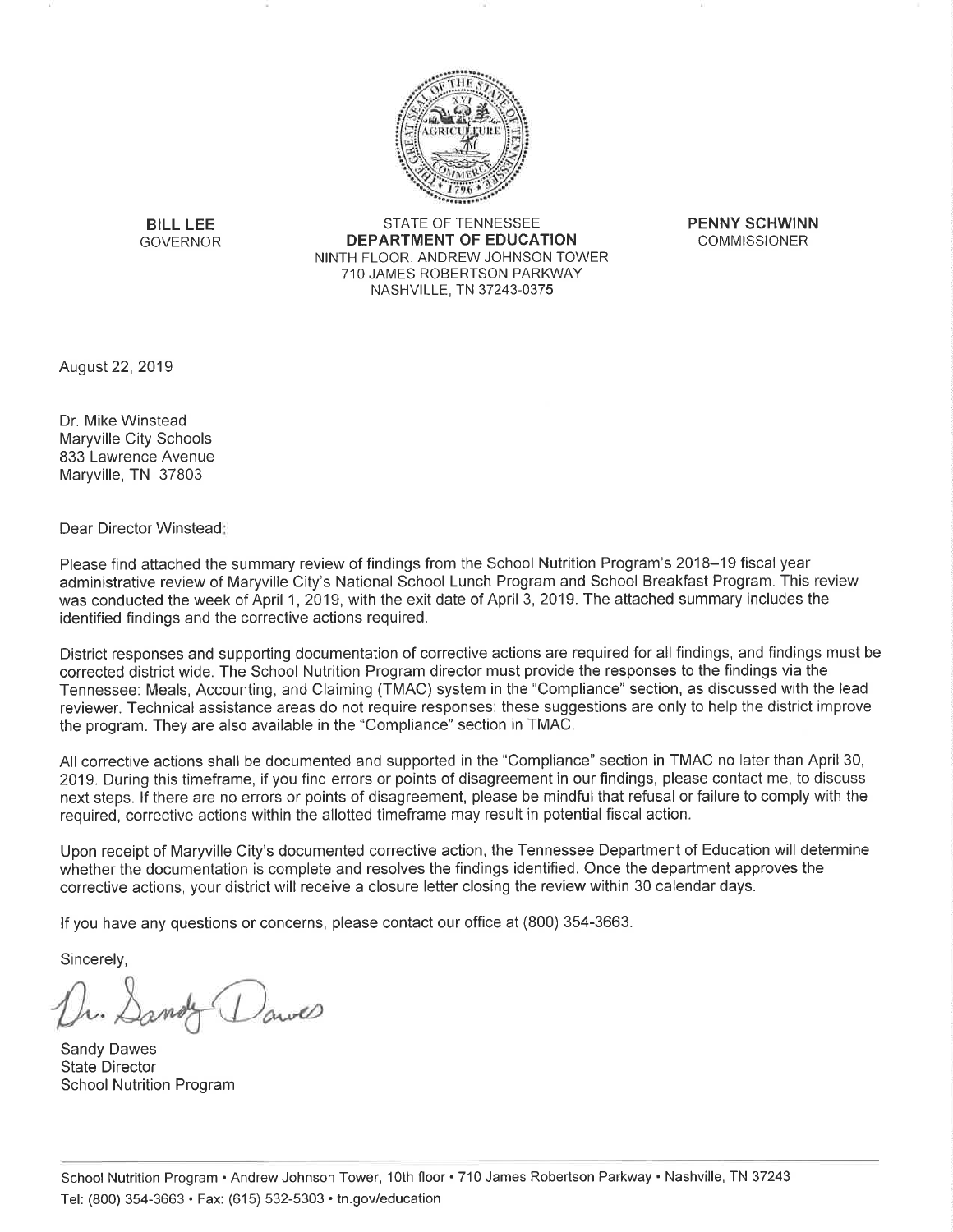

## **Maryville City (052)**

**Review ID: 1652** 

## **Exit Conference Date: 4/3/2019**

**Review Year:** 2018-2019

**Month of Review:** February

**Lead Reviewer:** Frankie Norton

| Area | $\vert$ Findings ID $\vert$ | <b>Finding Description</b> | <b>Required Corrective Action</b> |
|------|-----------------------------|----------------------------|-----------------------------------|
|      |                             |                            |                                   |

## **SFA - Level Findings**

| $100 -$<br>Certification<br>and Benefit<br>Issuance | $V - 0100$ | Certification and benefit<br>issuance requirements were<br>not met. The notification of<br>denied benefits did not advise<br>households the reason for<br>denial or inform them of their<br>ability to reapply at any time<br>during the school year. | Revise the notification letter to include<br>required components, and upload a copy of<br>the corrected letter to demonstrate<br>compliance.                                                                |
|-----------------------------------------------------|------------|-------------------------------------------------------------------------------------------------------------------------------------------------------------------------------------------------------------------------------------------------------|-------------------------------------------------------------------------------------------------------------------------------------------------------------------------------------------------------------|
| $200 -$<br>Verification                             | $V-0200$   | Verification requirements were<br>not met. The household<br>notification of selection for<br>verification did not include the<br>Use of Information Statement.                                                                                        | Revise the verification selection letter to<br>include all required components, and upload a<br>copy of the corrected letter to demonstrate<br>compliance.                                                  |
| 800 - Civil<br><b>Rights</b>                        | $V-0800$   | Civil Rights requirements were<br>not met. The school meal<br>application did not reference or<br>contain the full non-<br>discrimination statement or the<br>Use of Information Statement.                                                           | Revise the school meal application to include<br>the full non-discrimination statement and the<br>Use of Information Statement. Upload a copy<br>of the corrected application to demonstrate<br>compliance. |
| $200 -$<br>Verification                             | $V-0200$   | Verification requirements were<br>not met. The notice of adverse<br>action did not provide<br>households the right to appeal.                                                                                                                         | Revise the adverse action letter to include a<br>notice than an appeal must be filed with ten<br>calendar days, and upload a copy of the correct<br>letter to demonstrate compliance.                       |